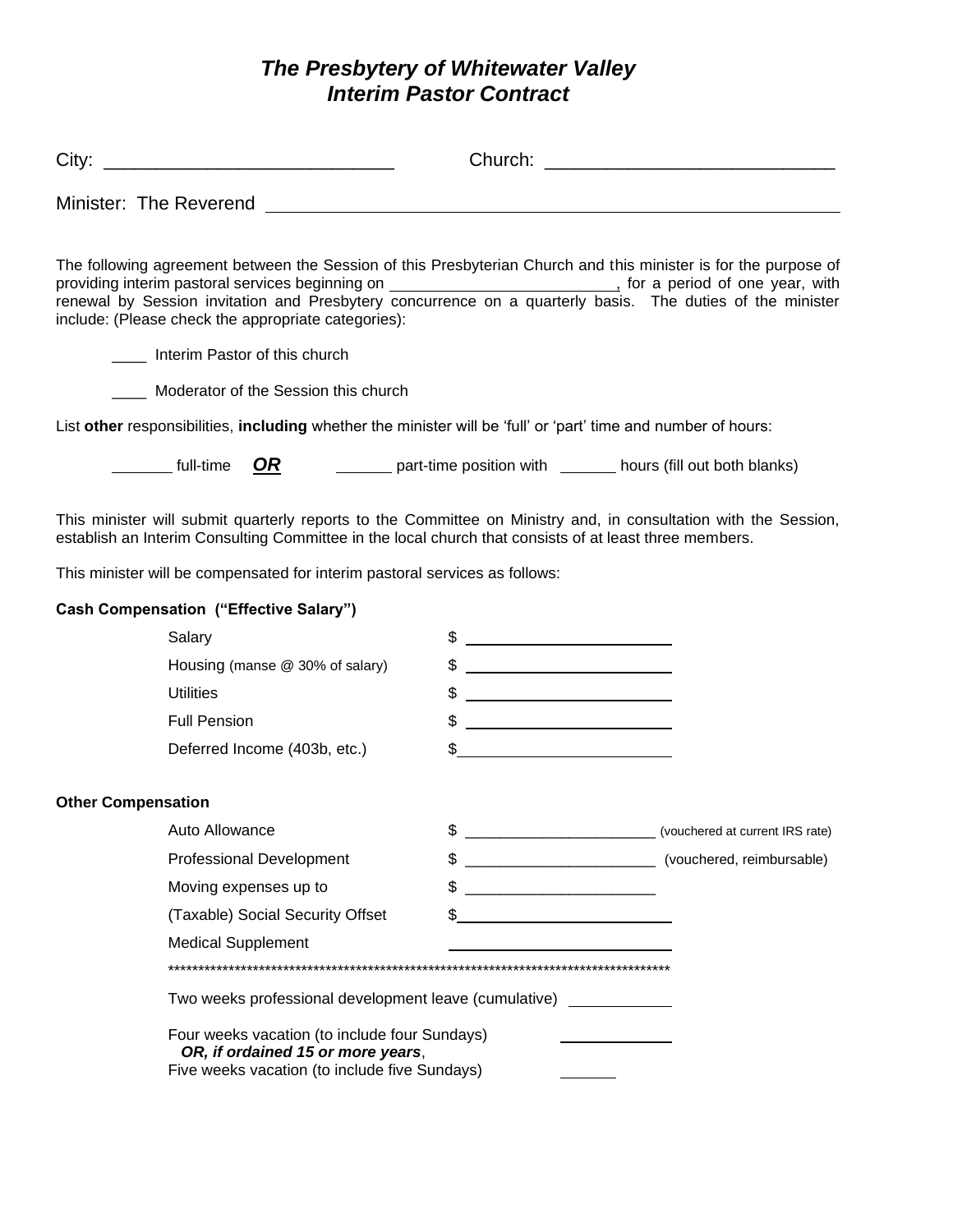Goals for the interim ministry shall be: (sample goals attached):

## **It is understood that this minister cannot be a candidate for the office of pastor of this Presbyterian Church and will not be involved with the work of the Pastor Nominating Committee.**

### **Termination of Contract**

The Session may terminate the contract with thirty days written notice and concurrence of the Presbytery's Committee on Ministry, at which point any transition agreement is null and void.

The Interim Pastor may terminate the contract with thirty days written notice and forfeiture of any payment beyond that for actual services in the thirty-day period.

The contract may be terminated at its conclusion with ninety days written notice that the contract will not be extended or renewed. Transition agreements are terminated with the conclusion of a contract.

The contract may be terminated by *written notice* that a call has been extended and accepted. If there is no transition agreement, the minimum written notice to the interim is thirty days. When a transition agreement is included, the terms of that agreement will be effective the day notice is given.

Unused vacation is pro-rated quarterly from January 1 and may be claimed at the time of contract termination.

#### **Transition Agreement**

The Session agrees to provide the full continuation of the *full Effective Salary and Board of Pension payments*, and, when applicable, additional medical supplement (calculated per annum), for a period not to exceed 90 days from the date *that the Interim Pastor receives written notification from the PNC or the Session* that a call has been extended or until the interim begins new service, whichever comes first. In the event the Session wishes the interim pastor to remain in service until the starting date of the new pastor, the 90 days shall begin with that starting date. Travel allowance, book fund or continuing education time and dollars are not required as transitional compensation.

The above Transition Agreement is \_\_\_\_\_ included **OR** \_\_\_\_ not included in this contract.

\_\_\_\_\_\_\_\_\_\_\_\_\_\_\_\_\_\_\_\_\_\_\_\_\_\_\_\_\_\_\_\_\_\_\_\_\_\_ \_\_\_\_\_\_\_\_\_\_\_\_\_\_\_\_\_\_

SIGNATURE CLERK OF SESSION DATE AND A SERVER SERVER OF SESSION DATE

\_\_\_\_\_\_\_\_\_\_\_\_\_\_\_\_\_\_\_\_\_\_\_\_\_\_\_\_\_\_\_\_\_\_\_\_\_\_ \_\_\_\_\_\_\_\_\_\_\_\_\_\_\_\_\_\_ SIGNATURE INTERIM PASTOR DATE AND SERVICE SERVICE OF THE SERVICE OF THE SERVICE OF THE SERVICE OF THE SERVICE O

SIGNATURE COMMITTEE ON MINISTRY LIAISON **DATE** 

\_\_\_\_\_\_\_\_\_\_\_\_\_\_\_\_\_\_\_\_\_\_\_\_\_\_\_\_\_\_\_\_\_\_\_\_\_\_ \_\_\_\_\_\_\_\_\_\_\_\_\_\_\_\_\_\_